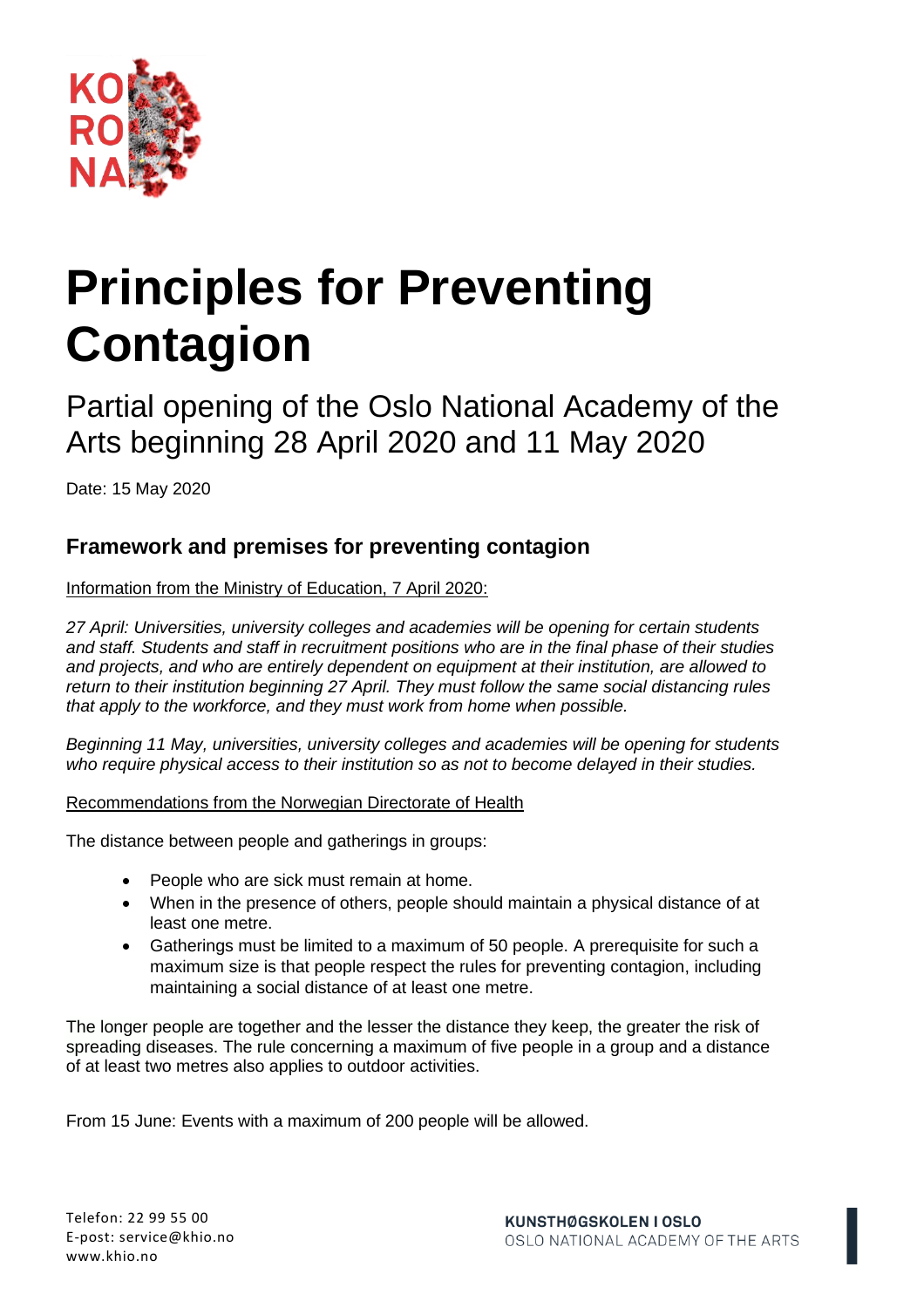

## **The national framework as operationalised at the Oslo National Academy of the Arts**

- Whatever can be done outside the Academy must be done outside the Academy, cf. [section 12\(a–c\) of the regulations concerning COVID-19.](https://lovdata.no/dokument/SF/forskrift/2020-03-27-470)
- Only final-year students and PhD candidates who are entirely dependent on equipment and specialised rooms will be given access, and in that case only for rooms that are critical to the completion of their degree.
- Beginning 11 May, an additional limited group of students may be given access, as announced by the Academy's rector.
- PhD candidates will have access to the Academy, upon further agreement with their dean.
- These students and PhD candidates will be given access during limited hours. This will be evident from the defined hours per student in the access list and from the published opening hours.
- Such tentative access is not a right that students have, and changes to this access will be considered on an ongoing basis. This means that if the Principles for Preventing Contagion (as laid down in this document) are violated, the Academy might be closed again.
- Staff who are critical to final-year students completing their education or qualifying work during spring 2020 are allowed to be physically present on campus, and they must make arrangements on this matter with their immediate superior. Such staff shall follow the Principles for Preventing Contagion that are laid down in this document.
- Access shall be planned for each individual student, specifying the name, room, date and time. The start and end times shall be as specific as possible.
- Each department will set up lists of students who may be given access and the rooms that are to be used, or the discipline/equipment/workshop in question, as detailed as possible.
- The departments' lists of access permits shall be coordinated, so as to avoid a queue at the main entrance. The access plans for opening the Academy will be coordinated for the same reason.
- The planning of each activity shall follow the rule of a maximum of 20 students per group and the observation of a distance of one metre. In smaller rooms, the number of people per group should be reduced in order to maintain social distancing.
- The rule of a maximum of 20 students per group, and a distance of at least one metre, applies just as much to outdoor activities as it does to indoor activities.
- The planning of each activity shall specify the cleaning and disinfecting of equipment and rooms, cf. the section on cleaning in this document.
- [The Norwegian Directorate of Health's advice to workplaces, including university](https://www.fhi.no/nettpub/coronavirus/rad-og-informasjon-til-andre-sektorer-og-yrkesgrupper/rad_til_arbeidsplasser/)  [colleges and universities,](https://www.fhi.no/nettpub/coronavirus/rad-og-informasjon-til-andre-sektorer-og-yrkesgrupper/rad_til_arbeidsplasser/) shall be followed.
- This framework will last for the remainder of the spring 2020 semester and will be adjusted according to any new developments. The project manager will coordinate this and provide new information as soon as possible.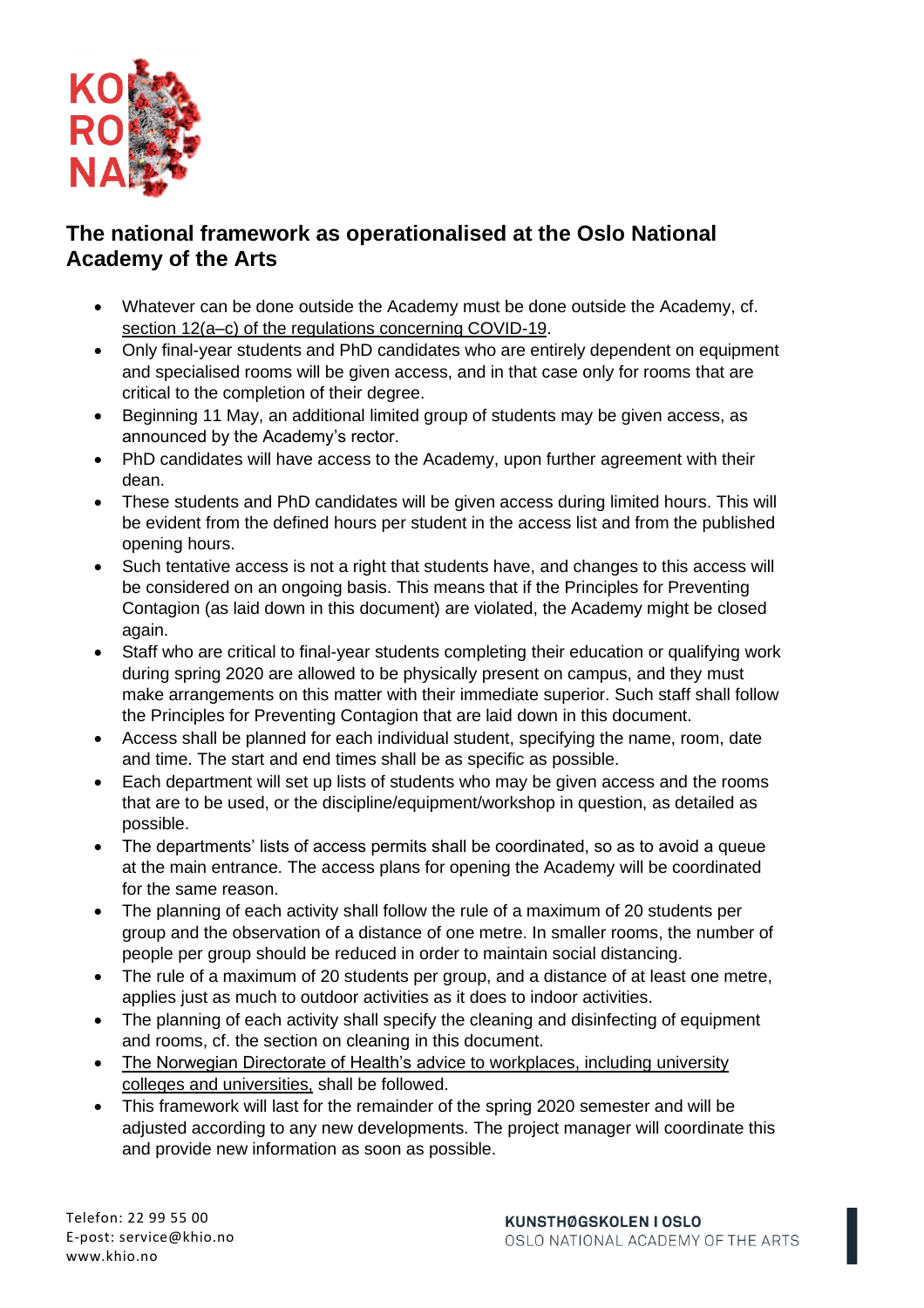

- Inspections/contagion prevention rounds shall be carried out when measures are introduced, with the aim of testing procedures and detecting real-life deficiencies in the system. The Academy's occupational safety service (*vernetjenesten*) is responsible for carrying out this work, as assisted by the occupational health service (*bedriftshelsetjenesten*), and will reporter to the director. Their experiences will form the basis for adjusting the procedures and measures.
- Contagion tracing: If a student or staff member is diagnosed with COVID-19, the dean or the person's immediate superior shall be notified as soon as possible. Whoever was so notified (whether the dean or the person's immediate superior) shall then alert the Section for Corporate Governance, which will investigate where and when the person in question has been in the building. People who according to this investigation have been in the proximity of the diseased individual shall be notified, and the quarantine rules shall be put into effect.

## **Reception and Access Protocol**

Students and staff shall follow the following Access Protocol (the items apply to staff when specifically mentioned):

Prior to arriving at the Academy:

- Information on the Access Protocol and the Rules of Conduct at the Partially Open Oslo National Academy of the Arts will be posted on a common web page, provided during an obligatory, Academy-wide video conference, and included in an e-mail from their department. Students/staff shall familiarise themselves with this information, and they must confirm that they will follow both the Access Protocol and the Rules of Conduct at the Partially Open Oslo National Academy of the Arts when they physically enter the Academy's premises.
- Participation in a joint video conference (or the watching of the corresponding video presentation) that will provide information/instructions about how to prevent contagion is obligatory for everyone who has been granted access.
- The Access Protocol also concerns external parties such as examiners and supervisors, and the information will also be provided to them. These individuals must confirm via e-mail that they received the information and are bound by it, cf. the item above.
- Students shall have received access with a card to the access door/main entrance before arriving, but they should expect to have to wait at the door for the Access Protocol to be carried out for each of the arriving students. Distance marking and the two-metre rule must be observed.
- Staff (incl. PhD candidates) and external parties may pass a queue at the door. A distance marker will be placed two metres from the entrance for this purpose.
- Students will receive information on access limitations and opening hours.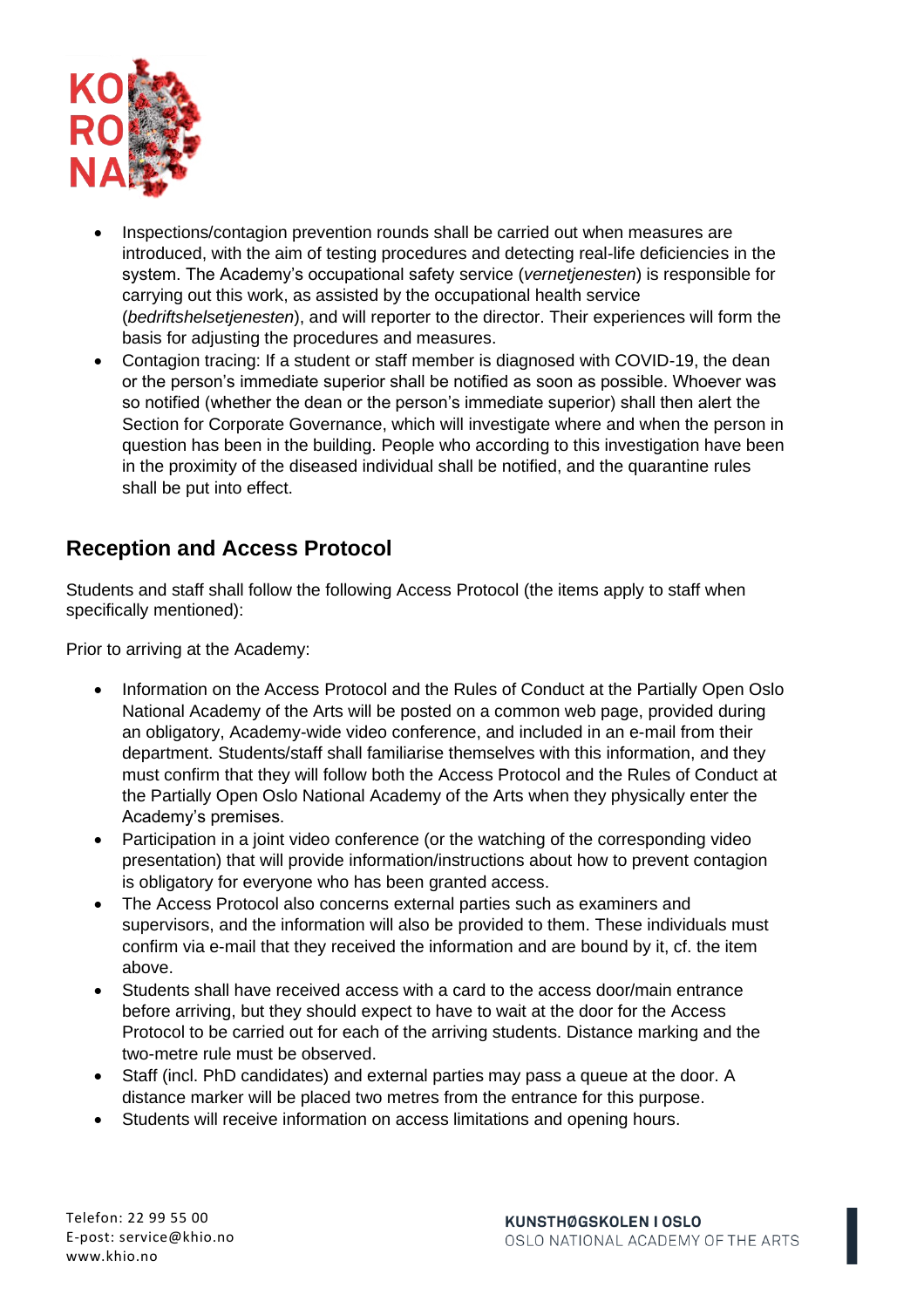

Students must enter the building through the main entrance, where the following shall take place (**the Access Protocol, Norw.** *adgangsprosedyren*):

- At the main entrance to the Academy, students will be met by a reception team that will be in charge of granting permission to enter the building according to the criteria listed here. If a student fails to meet these criteria, he or she shall be denied access.
- Students must bring their access card with them.
- The reception team has the lists of the students who have been granted access and of which rooms they are allowed to enter; they shall preferably also have information on the date and hours for which the access has been granted. Students who are to be admitted into the building must be on the list.
- Students sign in, providing their name and phone number.
- Staff and PhD candidates need not sign in and out and shall instead use designated doors to enter and leave the Academy. Should the situation require it, registration rules for staff will also be introduced. No one is allowed to let someone else enter the building.
- Upon entering the Academy, students and staff must use a disinfectant immediately.
- Students must orally confirm the status of their own health. This shall be made clear both during the joint video conference and in information posted at the main entrance.
- Face masks and disposable gloves shall be available at the main entrance (for those who request such items). If there is a great consumption of disposable gloves, this service will be discontinued.
- Students must proceed directly to the room they are registered to use.
- When a student is denied entry, the protocol that has been announced in advance will be followed. Information on digital aids for students, examiners, supervisors and others shall be provided. This also applies to exams.

## **Rules of Conduct at the Partially Open Oslo National Academy of the Arts (***Regler for opphold på delvis åpen KHiO***)**

Students and staff shall respect the following rules of conduct when on the Academy's premises (the items apply to staff when specifically mentioned):

- Students shall proceed directly to the room or workshop they have been assigned (each student shall have received information about this, and a list shall be available in the reception). This includes fetching materials, equipment and the like.
- Students can only use their individual student workspace if they have been given prior approval to do so, and this should be stated on the access list.
- An important part of the Academy's contagion prevention strategy is to limit access to rooms, and it is therefore important to understand that access to student workspaces does not entail access to workshops. Unless you have received specific permission to use a given workshop, you should not be present in that workshop. Such unauthorised access will negatively impact students who have been granted access.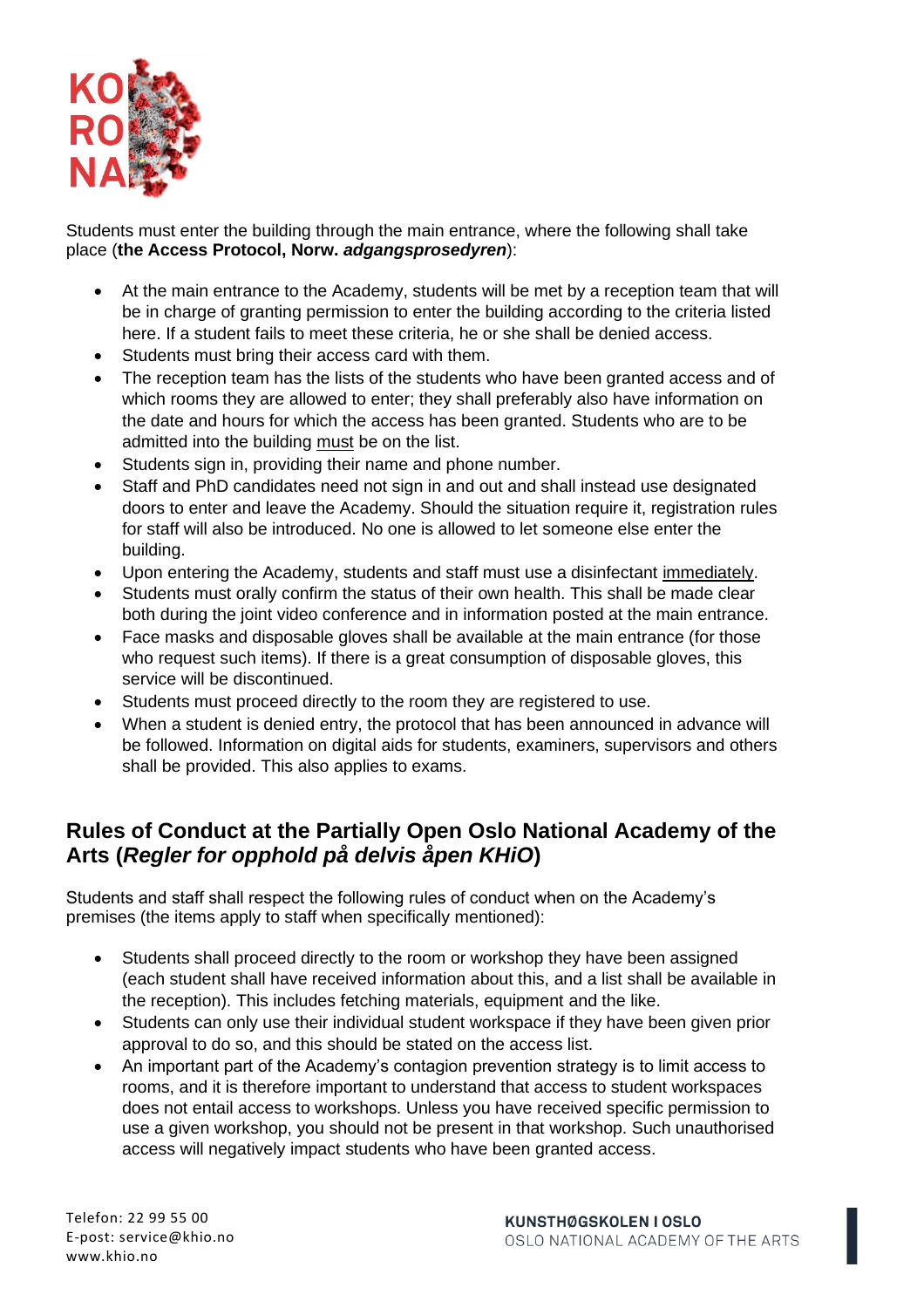

- Students must individually clean up after themselves in regard to both equipment and rubbish. Students take their own rubbish out from the building and throw it away in the designated bin outside in the courtyard by the main entrance.
- Students/staff must use disinfectant each time they enter or leave their allocated room. Disinfectant dispensers will be available in the workshops, vocal rehearsal rooms and other rooms that are to be used. The rules shall be posted, and disinfectants and disinfecting napkins shall be available in every room in use. A list of the rooms slated for use must therefore be created.
- Disposable disinfectant wipes will be available. Upon leaving the room (and before the next user arrives), each student must use these wipes to clean all the surfaces, equipment and tools they have used. The students are personally responsible for such cleaning, cf. the Rules of Conduct at the Partially Open Oslo National Academy of the Arts. Teachers or staff who are present will observe and provide assistance if needed.
- The cleaning staff regularly washes commonly used surfaces and larger surfaces. The capacity will be evaluated on the basis of how the school and the rooms are to be used.
- The Principles for Preventing Contagion and the Rules of Conduct at the Partially Open Oslo National Academy of the Arts apply in every room visited by a student, such as ateliers, workshops, stages, studios and vocal rehearsal rooms, including rooms that have not been specifically prepared for use.
- Common rooms shall not be taken into use. This applies to all rooms that the student has not specifically received written approval to use, such as dressing rooms, group rooms, kitchens, the Scenetorget area, the canteen, the Prosjekttorget area, teaching rooms and galleries. Only specially designated toilets may be used, and a disinfectant shall be available outside of them.
- Students must sign out when they leave the building, so that the Academy knows who is present in the building. This will take place in the reception area using a system that helps prevent contagion.
- Substance use, including alcohol, is strictly prohibited.
- These rules are in line with the current student regulations.

## **Good coughing and hand-washing hygiene**

- Wash your hands often.
- Avoid touching your face.
- Avoid coughing or sneezing directly on others.
- Make an effort to cough/sneeze in a tissue (which is then disposed of), or in your elbow if you do not have a tissue available.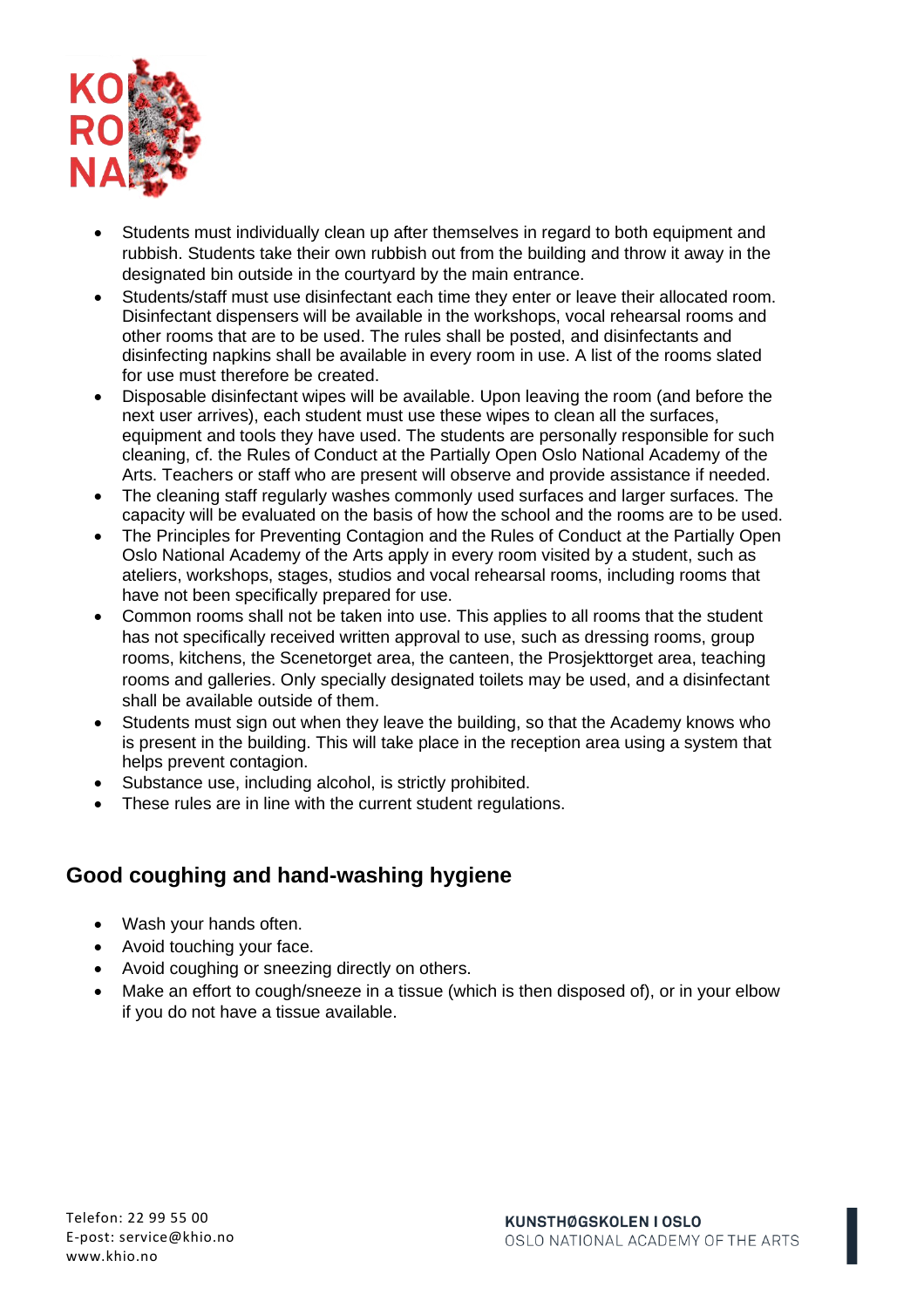

# **Procedures for cleaning and hand washing**

- All plans for the partial opening of the Academy shall describe, provide information about and respect cleaning and hand-washing procedures.
- The cleaning staff regularly cleans commonly used surfaces and larger surfaces. A plan will be created for each room. The capacity is evaluated on the basis of how the school and the rooms are to be used.
- Some toilets and dressing rooms have been locked so that all of these are clean at any given time, making it easier for the cleaning staff to have an overview of the situation. Toilets and dressing rooms that have not been locked will be cleaned regularly.

## **Plan for preventing contagion on stages and in workshops**

- Dedicated plans shall be made for stages and workshops, which will also involve cooperation between staff and students in workshops and on stages. The plans will be based on the Principles for Preventing Contagion as laid out in the present document, as well as plans the various departments at the Academy have made.
- Existing measures at workshops and the like, for example the requirement to use personal protective equipment (PPE) and fume hoods, shall be followed.
- If protective equipment must be used by more than one person, this equipment must always be cleaned and disinfected thoroughly both before and after use. This must be done by the individual users themselves.

## **Plan for preventing contagion during exams**

- Each department shall make plans for preparing and carrying out exams, and these plans shall follow the rules described in this document and also adhere to [section 12\(a–](https://lovdata.no/dokument/SF/forskrift/2020-03-27-470) [c\) of the regulations concerning COVID-19.](https://lovdata.no/dokument/SF/forskrift/2020-03-27-470)
- The dean is responsible for assessing the risk involved in the unit's activities, for considering measures to reduce the risk of contagion and for implementing any such measures.

# **Information to students**

Before coming to the school, each student shall have received the following information:

• Information on the Access Protocol and the Rules of Conduct at the Partially Open Oslo National Academy of the Arts will be provided on a joint web page, during a mandatory, Academy-wide video conference (and the corresponding video presentation), and in an